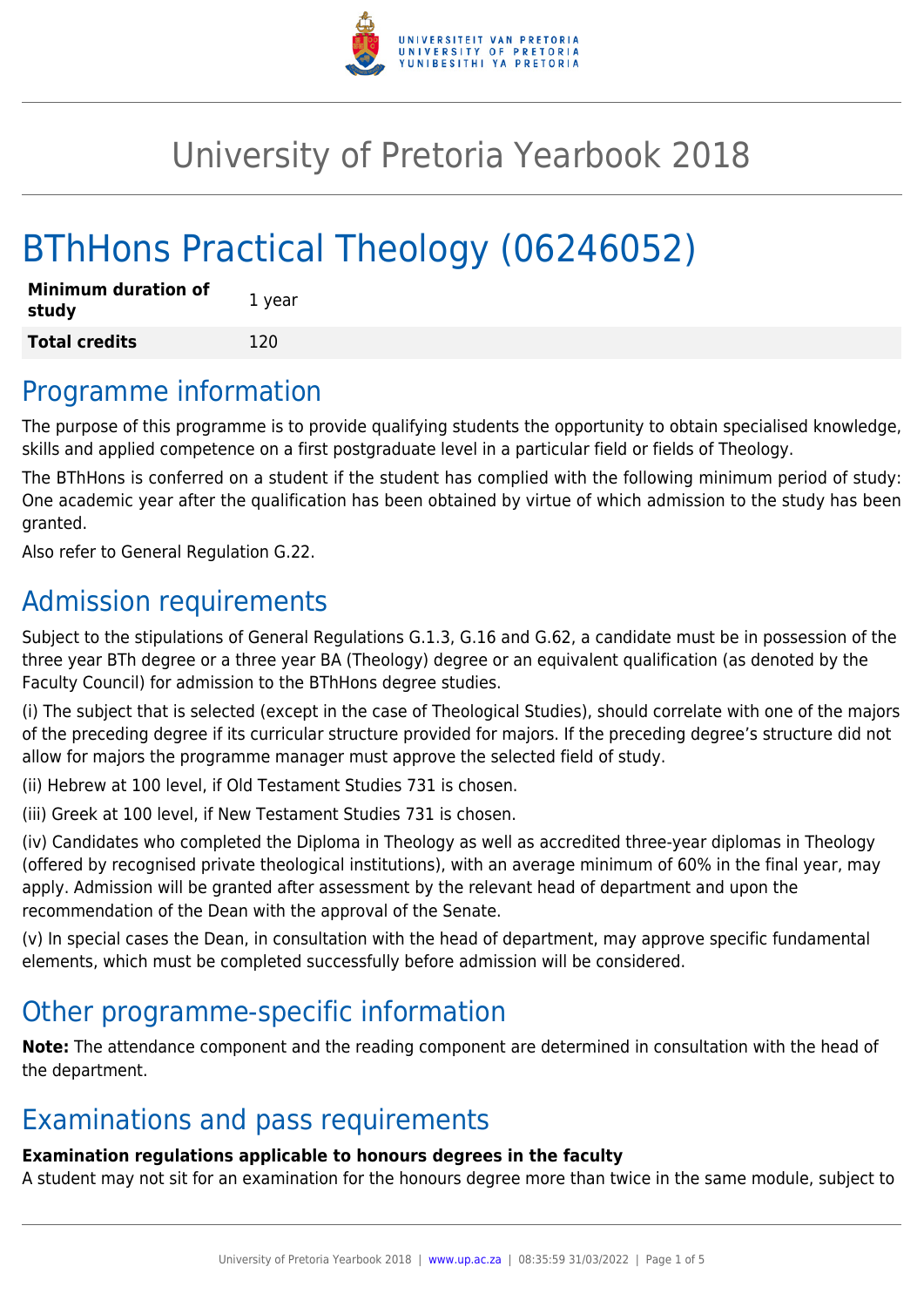

exceptions approved by the Dean, on the recommendation of the head of department. A percentage mark is given provided that the passmark is at least 50% and at least 75% as a pass with distinction.

## Research information

#### **Article for publication**

Unless Senate, on the recommendation of the supervisor, decides otherwise, a student, before or on submission of a dissertation, must submit at least one draft article for publication in a recognized academic journal and in the case of a thesis, must submit proof of submission of an article issued by an accredited journal, to the Head: Student Administration.

The draft or submitted article, as the case may be, should be based on the research that the student has conducted for the dissertation/thesis and be approved by the supervisor if the supervisor is not a co-author. The supervisor shall be responsible for ensuring that the paper is taken through all the processes of revision and resubmission, as may be necessary. Conferment of the degree may be made subject to compliance with the stipulations of this regulation.

### Pass with distinction

The degree is conferred with distinction on a student who obtains a weighted average (GPA) of 75% in all the prescribed modules, provided not one of the modules had been failed previously and that the programme was completed within the minimum prescribed period.

### General information

#### **Registration for postgraduate programmes**

#### **1. Concurrent registration for a second postgraduate programme**

No student is allowed to register for more than one postgraduate programme concurrently, except where the student's academic record warrants it and with the Dean's approval. Continuation of study for the second postgraduate programme will be subject to favourable progress reported by the heads of department in the Faculty of Theology. However, no student will be allowed to participate in examinations for a second postgraduate programme in another faculty during the examinations of the Faculty of Theology.

#### **2. Renewal of registration**

Students of the University are registered for one year of study. After an academic year has expired, students wishing to continue their studies at the University must renew their registration and pay such fees for renewal of registration as prescribed.

No interruption may occur in a postgraduate student's registration for a postgraduate study programme. Should a student interrupt his/her studies, such a student will upon re-registration be liable for the full fees applicable to the degree programme.

If a student interrupts registration for the postgraduate programme and it is not renewed within four years of the first registration, the credits obtained will no longer be valid. The student should repeat the modules already passed.

A student for an honours degree must complete his or her studies within two years. Under special circumstances, the Dean, on the recommendation of the head of department, may give approval for a limited fixed extension of this period.

A master's degree is conferred on a student only if at least one year has expired after obtaining the qualifications required for master's study.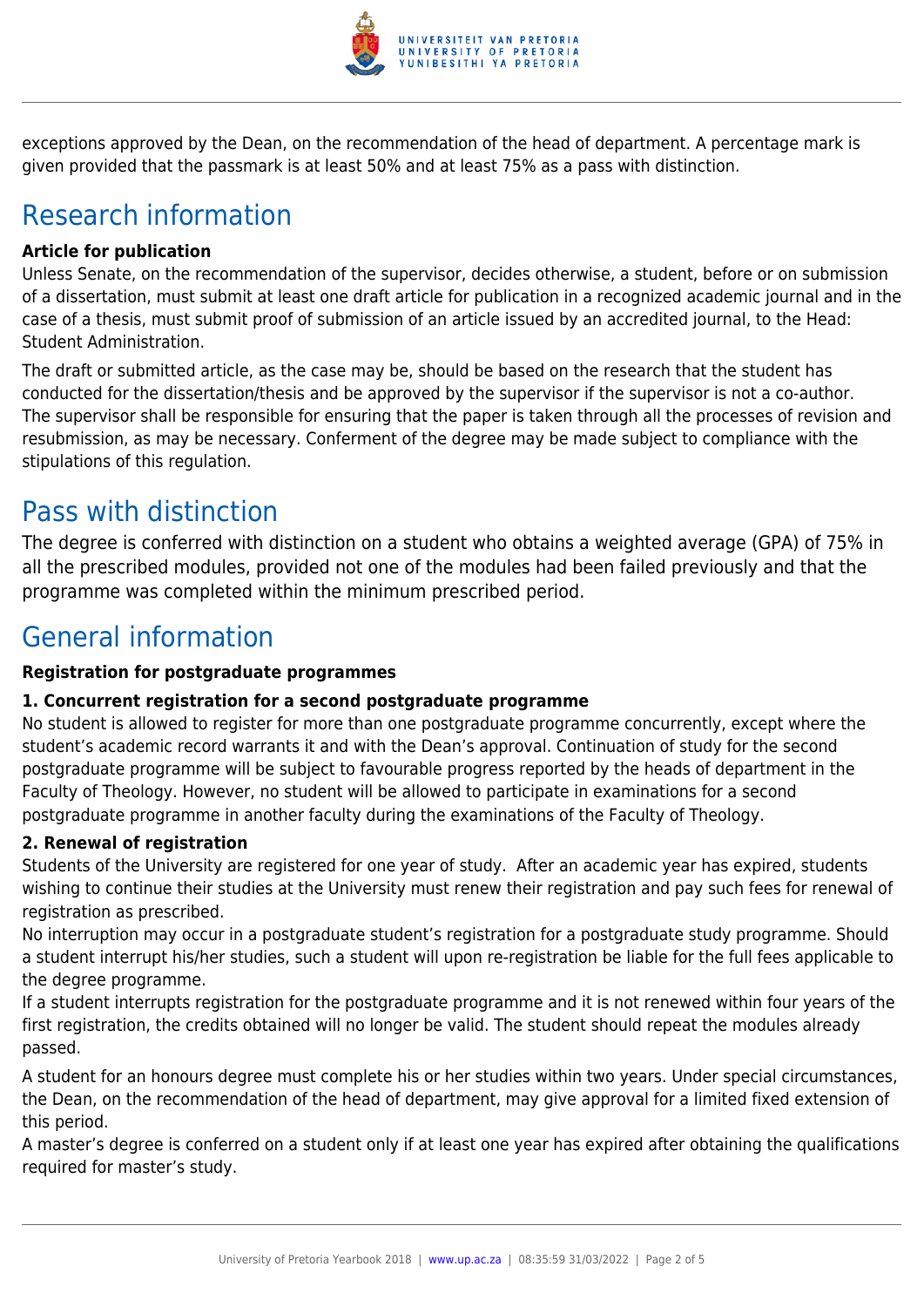

A doctorate is conferred on a student only if at least 12 months since registration for the doctorate at this University have expired. Subject to other faculty regulations, a student for a doctorate must complete his or her studies within three years after first registering for the degree. Under special circumstances, the Dean, on the recommendation of the head of department, may give approval for a limited fixed extension of this period.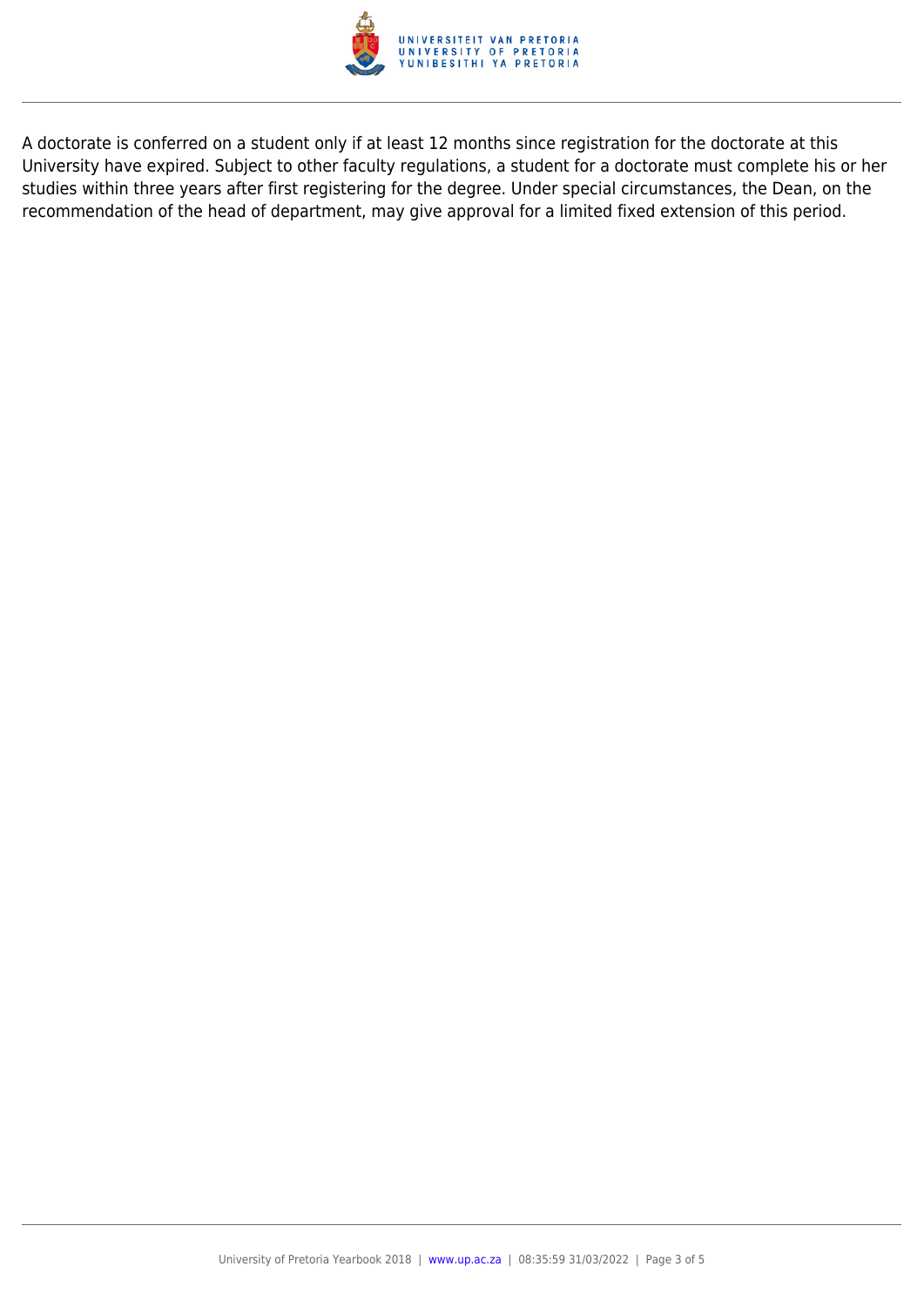

### Curriculum: Final year

**Minimum credits: 120**

### **Core modules**

#### **Research report: Practical theology 710 (PRT 710)**

| <b>Module credits</b>         | 30.00                                       |
|-------------------------------|---------------------------------------------|
| <b>Prerequisites</b>          | No prerequisites.                           |
| <b>Contact time</b>           | 1 lecture per week                          |
| <b>Language of tuition</b>    | Afrikaans and English are used in one class |
| <b>Department</b>             | <b>Practical Theology</b>                   |
| <b>Period of presentation</b> | Year                                        |
| <b>Module content</b>         |                                             |

Research module. Fundamental component: orientation, research methodology. Essay.

#### **Practical theology 720 (PRT 720)**

| <b>Module credits</b>         | 30.00                                       |
|-------------------------------|---------------------------------------------|
| <b>Prerequisites</b>          | No prerequisites.                           |
| <b>Contact time</b>           | 1 lecture per week                          |
| <b>Language of tuition</b>    | Afrikaans and English are used in one class |
| <b>Department</b>             | <b>Practical Theology</b>                   |
| <b>Period of presentation</b> | Year                                        |
| <b>Module content</b>         |                                             |

Core module. Practical Theology – its history and current development.

#### **Practical theology 730 (PRT 730)**

| <b>Module credits</b>         | 30.00                                       |
|-------------------------------|---------------------------------------------|
| <b>Prerequisites</b>          | No prerequisites.                           |
| <b>Contact time</b>           | 1 lecture per week                          |
| Language of tuition           | Afrikaans and English are used in one class |
| <b>Department</b>             | Practical Theology                          |
| <b>Period of presentation</b> | Year                                        |

#### **Module content**

Core module. The different components of Practical Theology – an overview.

#### **Practical theology 740 (PRT 740)**

**Module credits** 30.00